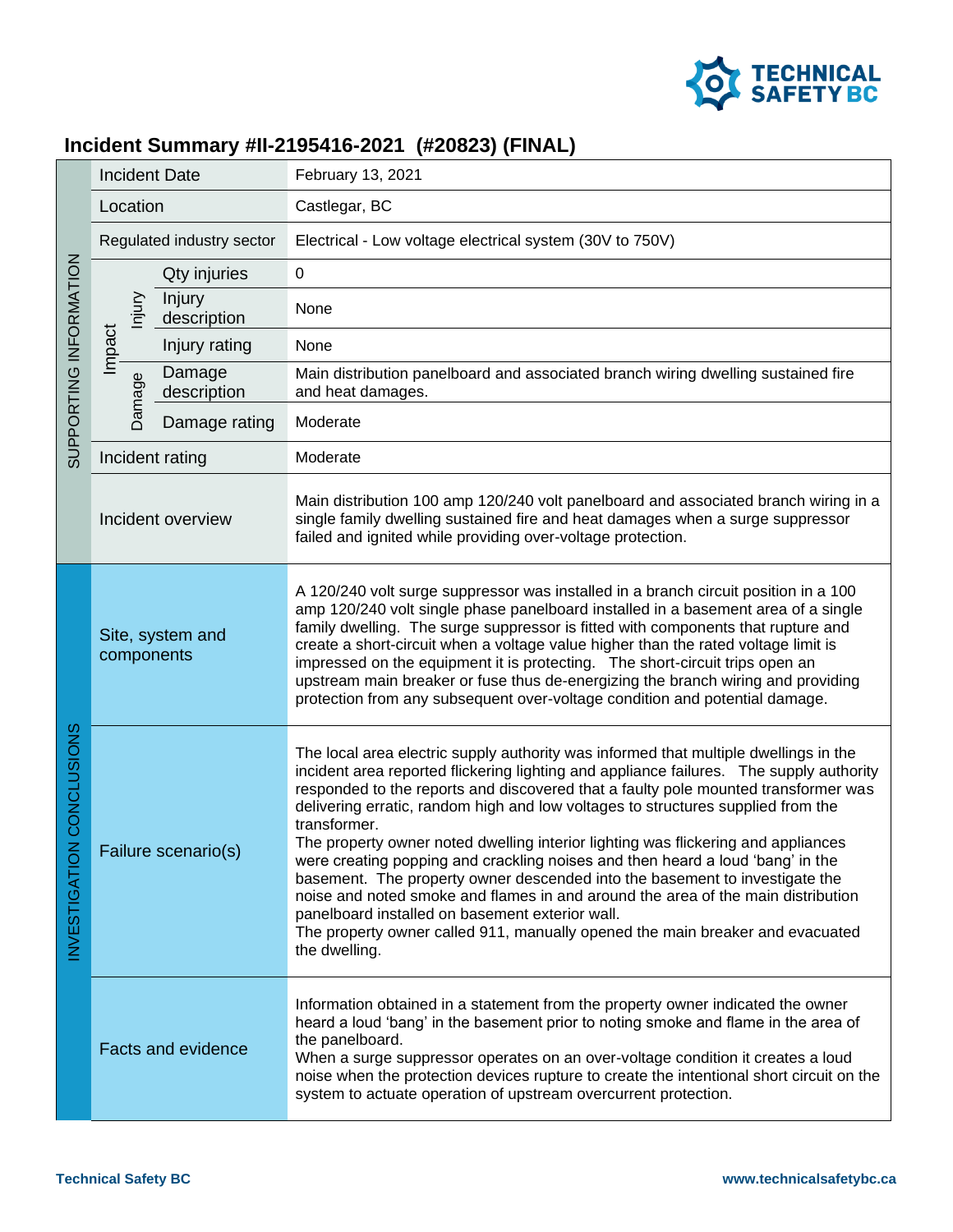

## **Incident Summary #II-2195416-2021 (#20823) (FINAL)**

|                                    | Examination of the surge suppressor and panelboard revealed that the surge<br>suppressor involved in the incident did not create the intended short circuit when the<br>protection devices ruptured on the over-voltage condition. Instead, the plastic<br>enclosure of the surge suppressor ignited when the protection components ruptured.<br>The burning surge suppressor enclosure ignited adjacent plastic panelboard<br>components, adjacent branch wiring conductor insulation, and adjacent branch wiring<br>cable insulation. |
|------------------------------------|-----------------------------------------------------------------------------------------------------------------------------------------------------------------------------------------------------------------------------------------------------------------------------------------------------------------------------------------------------------------------------------------------------------------------------------------------------------------------------------------------------------------------------------------|
| Causes and<br>contributing factors | All evidence indicates that the surge suppressor protection did not operate as<br>designed.                                                                                                                                                                                                                                                                                                                                                                                                                                             |



Main dwelling panelboard, installed on basement level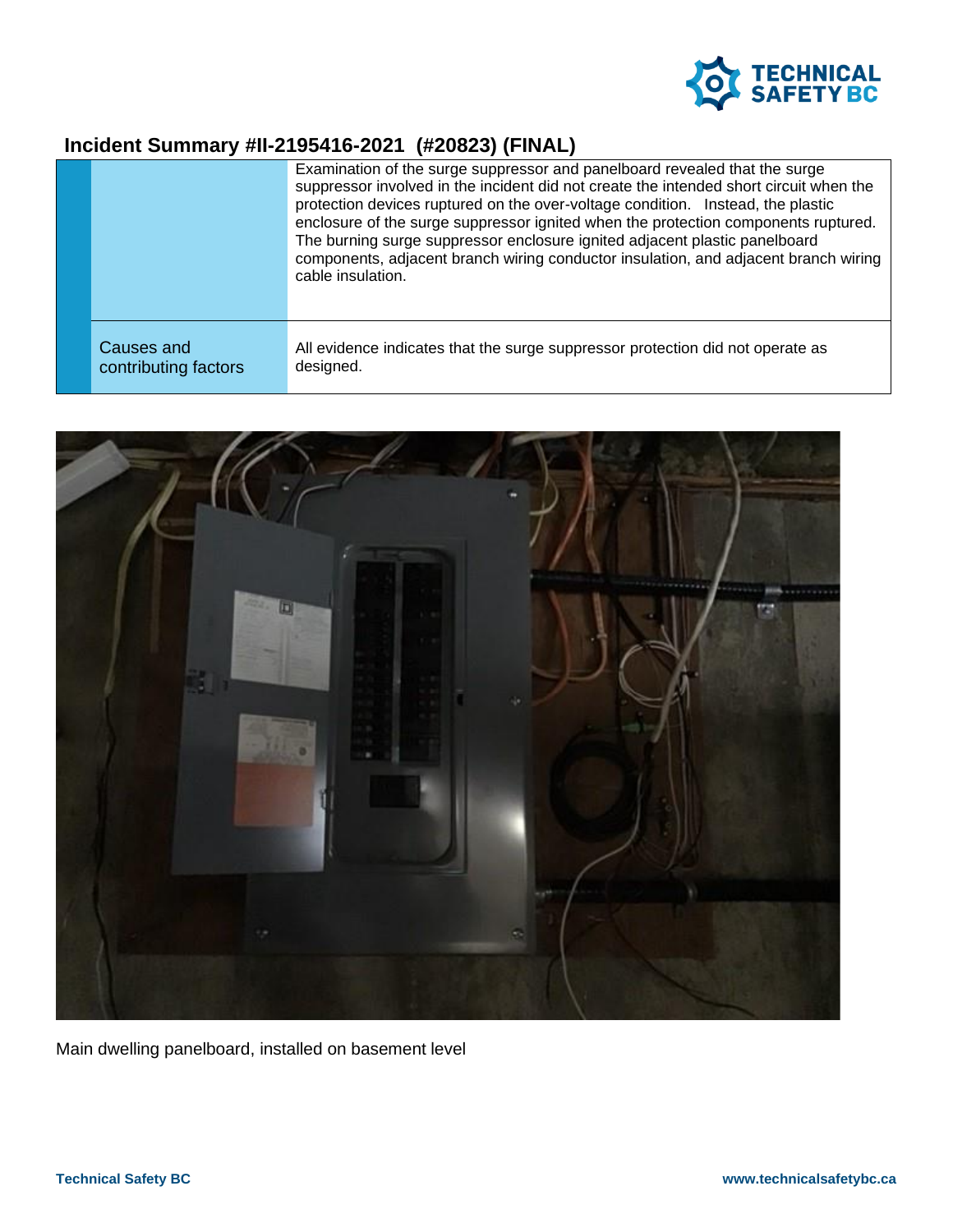



Burnt branch wiring conductor insulation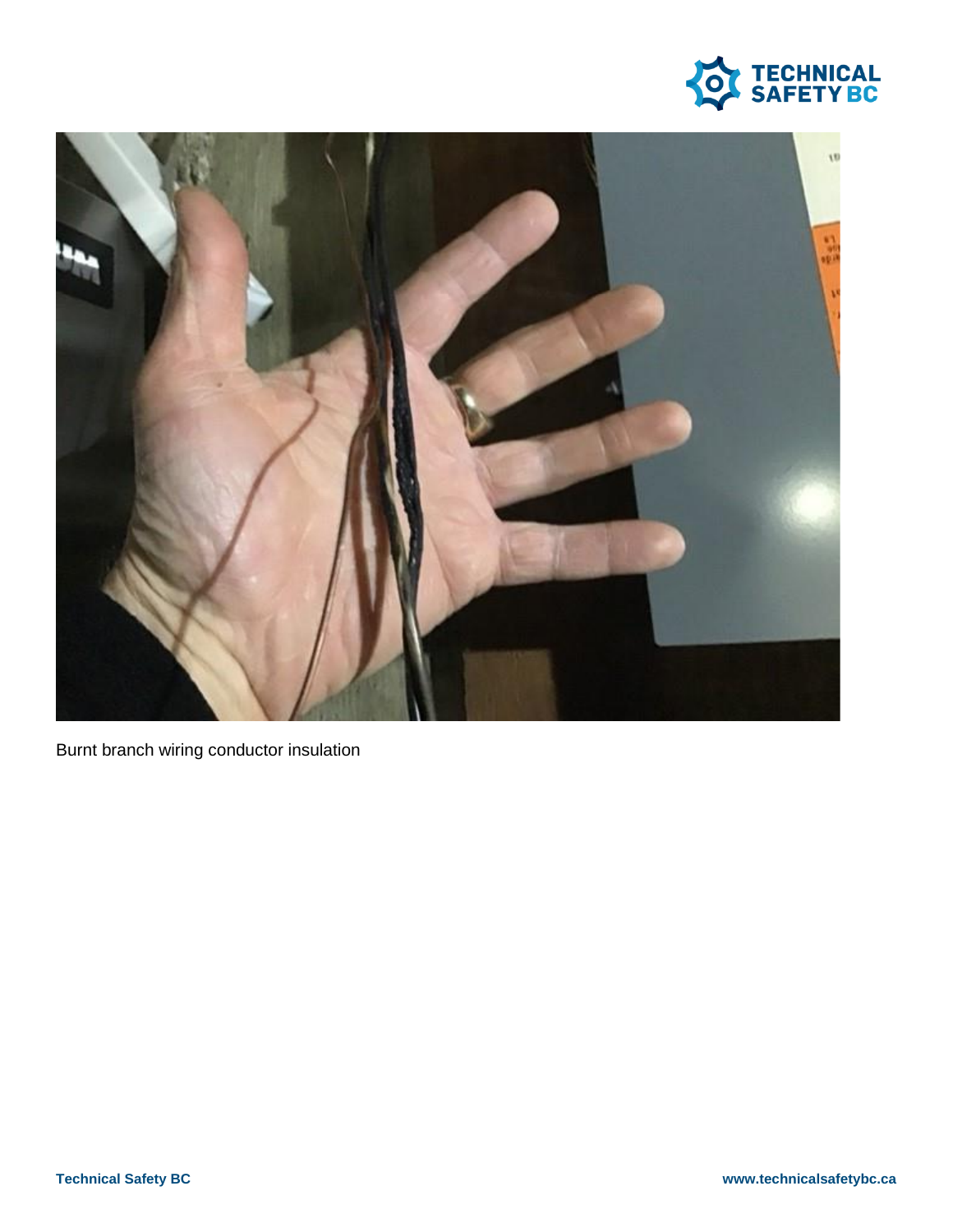



Burnt branch wiring cable insulation above panelboard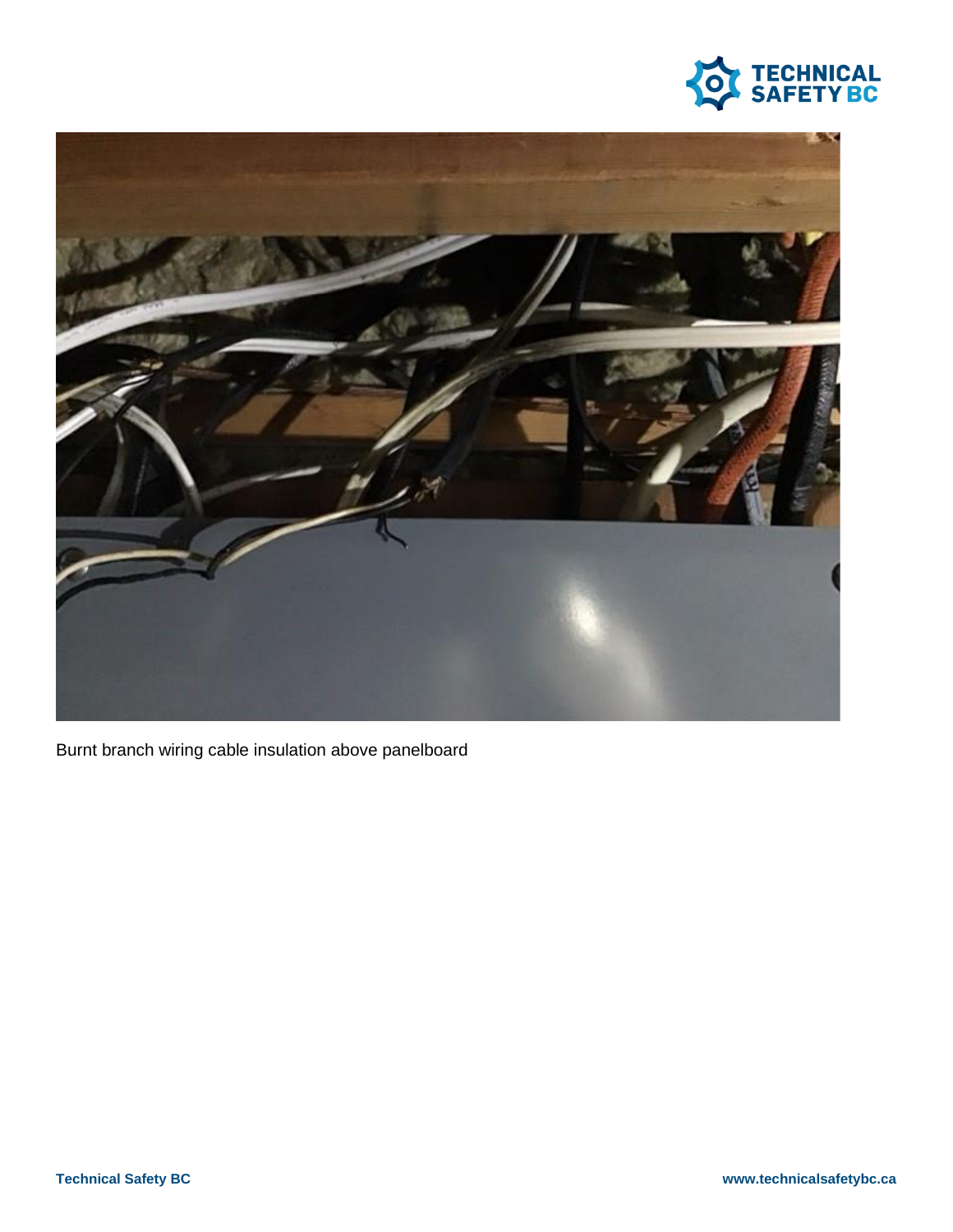



Square D Surgebreaker Suppressor QO2175SB 120/240v 5ka - top view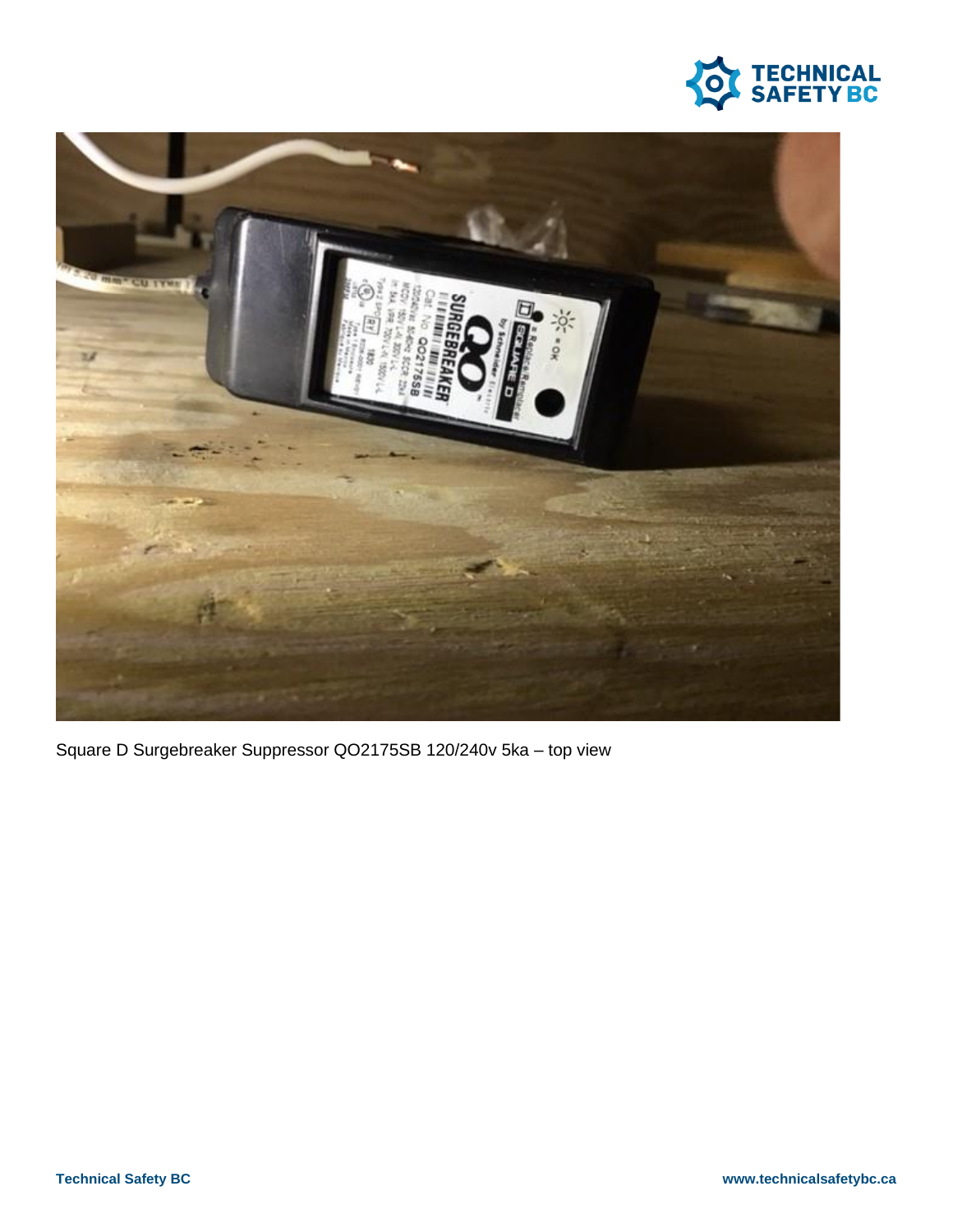



Square D Surgebreaker Suppressor QO2175SB 120/240v 5ka - side view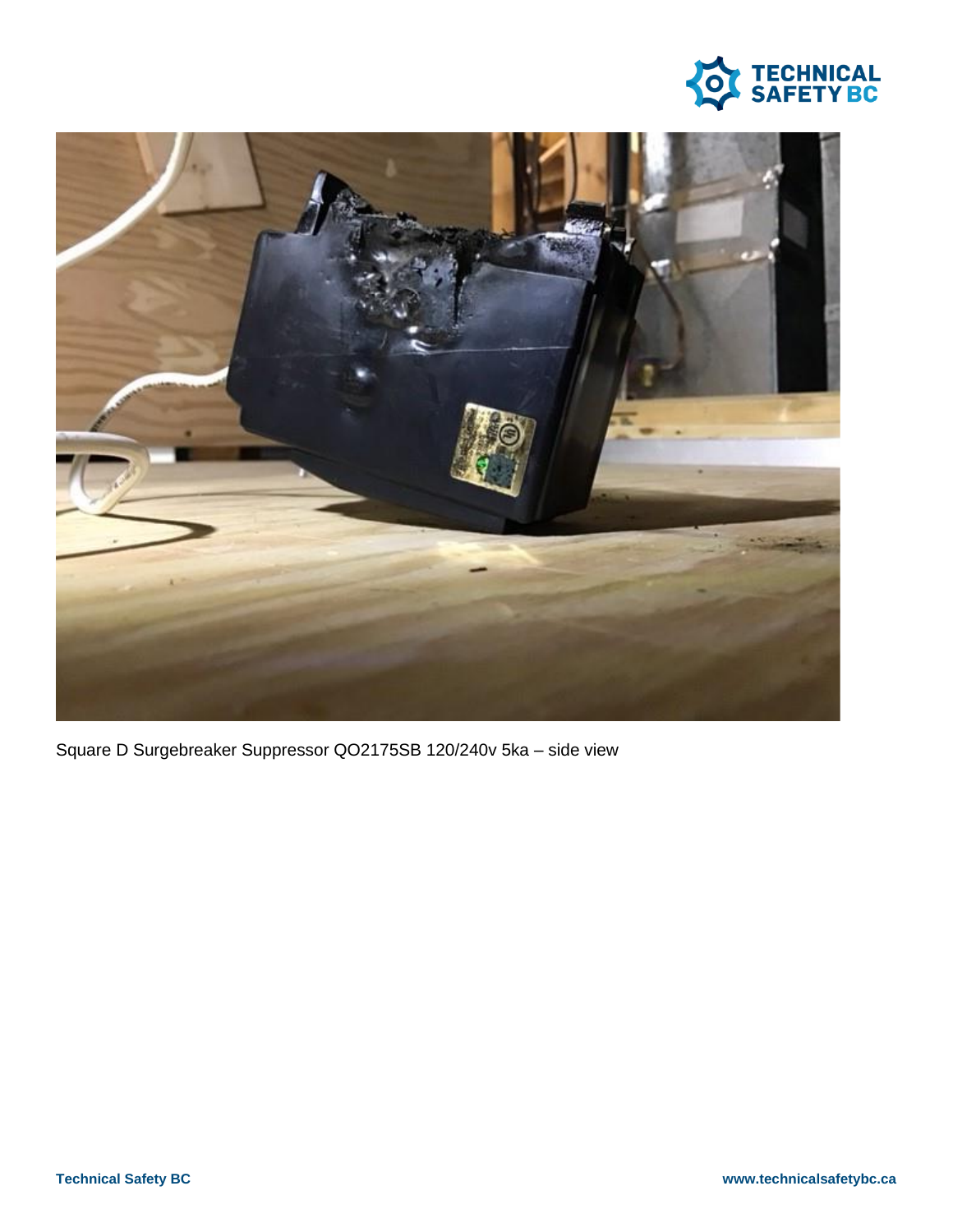



Square D Surgebreaker Suppressor QO2175SB 120/240v 5ka - other side view